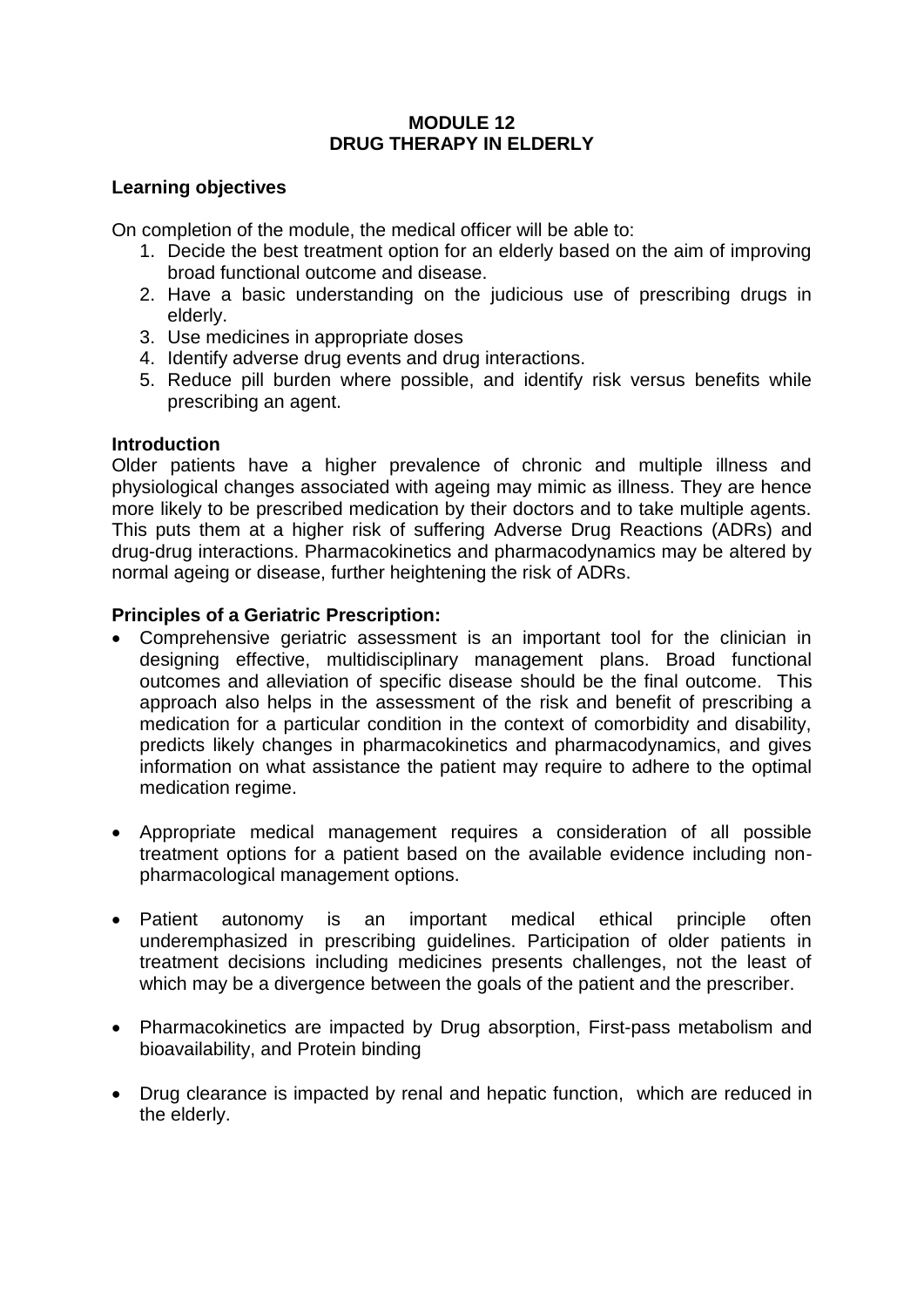### **Selected pharmacodynamic changes with ageing ↑ = increase; ↓ = decrease; ↔ = no significant change**

| <b>Drug</b>                   | Pharmacodynamic<br>effect | Age-related change |
|-------------------------------|---------------------------|--------------------|
| Diazepam                      | Sedation, postural sway   |                    |
| Diphenhydramine Postural sway |                           | $\leftrightarrow$  |
| Enalapril                     | <b>ACE</b> inhibition     | $\leftrightarrow$  |
| Furosemide                    | Peak diuretic response    |                    |
| Heparin                       | Anticoagulant effect      | $\leftrightarrow$  |
| Warfarin                      | Anticoagulant effect      |                    |

#### **Adverse Drug Reactions**

Adverse drug reactions (ADRs), including interactions, are a common cause of admission to hospital in elderly patients, especially frail, are often associated with polypharmacy and inappropriate dosage, and are an important cause of morbidity and death.

80% of ADRs causing admission or occurring in hospital are dose related, and thus predictable and potentially avoidable. Antibiotics, anticoagulants, digoxin, diuretics, hypoglycaemic agents, antineoplastic agents and nonsteroidal anti-inflammatory drugs (NSAIDs) are responsible for 60% of ADRs leading to hospital admission and 70% of ADRs occurring in hospital. Other cardiovascular medicines and analgesics are also important clinically.

These figures highly in lists of medicines most likely to be used in the elderly. The dose of these drugs needs to be decreased, increased or adjusted periodically depending on renal and hepatic function.

| <b>Drug/Class</b>                  | <b>Common ADRs</b>                 |  |
|------------------------------------|------------------------------------|--|
| ACE Inhibitors (eg: Enalapril)     | Renal impairment and hyperkalemia  |  |
| Anticoagulants (eg: Warfarin)      | <b>Bleeding</b>                    |  |
| Antipsychotic (Eg: Haloperidol)    | and   Falls and sedation           |  |
| Hypnotic (Diazepam)                |                                    |  |
| Asprin                             | Bleeding and dyspepsia             |  |
| Beta blockers (Eg: Atenolol)       | Bradycardia and cold peripheries   |  |
| Diuretics (Eg: Furesamide)         | Dehydration, Electrolyte imbalance |  |
| Insulin and oral hypoglycemics     | Hypoglycemia                       |  |
| NSAIDs (Eg: Diclofenac)            | Dyspepsia and renal impairement    |  |
| Bronchodialator (Eg: Theophylline) | Tachycardia and hypotension, falls |  |

### **Polypharmacy:**

The term polypharmacy itself just means "many medications" and has often been defined to be present when a patient takes five or more (although the definition differs with different authors). In elderly, because of multiple comorbidity as well as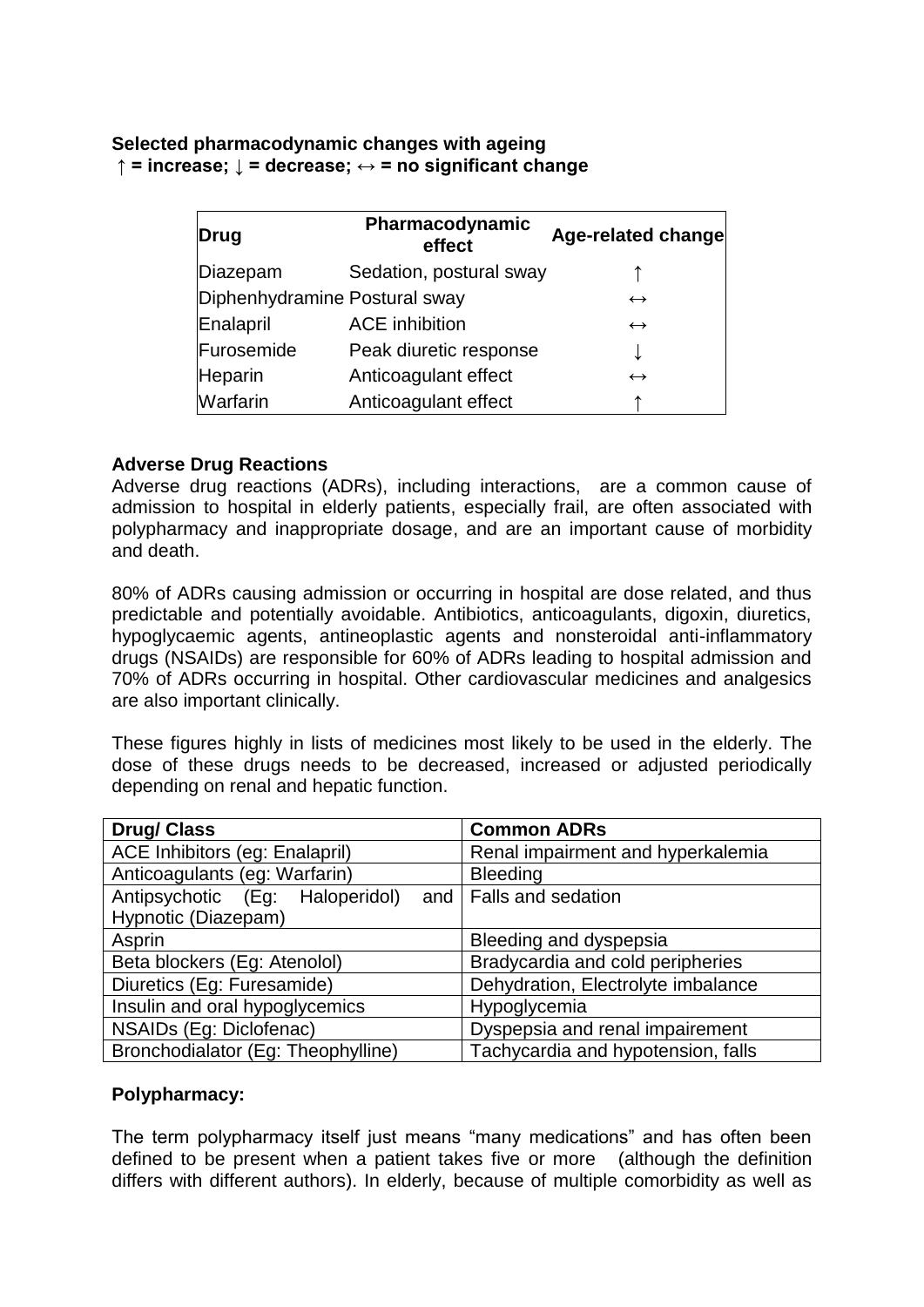certain other factors like use of alternative medicine (ayurvedic, homeopathic or other herbal medications), peer suggestion, patients often ends up with polypharmacy. Therefore utmost care needs to be given while prescribing drugs to the elderly patients to reduce the burden of inappropriate multiple drugs. However use of multiple drugs is not always necessarily strict contraindication. For example, secondary prevention of myocardial infarction often already requires the use of four different classes of drugs (antiplatelets, statins, ACE inhibitor, beta blocker). It is therefore crucial to distinguish appropriate from inappropriate polypharmacy.

Inappropriate polypharmacy is present, when one or more drugs are prescribed that are not or no longer needed, either because: (a) there is no evidence based indication, the indication has expired or the dose is unnecessarily high; (b) one or more medicines fail to achieve the therapeutic objectives they are intended to achieve; (c) one, or the combination of several drugs cause inacceptable adverse drug reactions (ADRs), or put the patient at an unacceptably high risk of such ADRs, or because (d) the patient is not willing or able to take one or more medicines as intended.

Appropriate polypharmacy is present, when: (a) all drugs are prescribed for the purpose of achieving specific therapeutic objectives that have been agreed with the patient; (b) therapeutic objectives are actually being achieved or there is a reasonable chance they will be achieved in the future; (c) drug therapy has been optimised to minimise the risk of ADRs and (d) the patient is motivated and able to take all medicines as intended.

#### **The 7 steps approach to medication review: 'THINK BEFORE YOU INK!'**

Step 1: Identify aims and objectives of drug therapy.

Step 2: Identify essential drug therapy.

Step 3: Does the patient take unnecessary drug therapy?

Step 4: Are therapeutic objectives being achieved?

Step 5: Is the patient at risk of ADRs or suffers actual ADRs?

Step 6: Is drug therapy cost-effective?

Step 7: Is the patient willing and able to take drug therapy as intended?

### **Beers Criteria:**

The Beers Criteria for Potentially Inappropriate Medication Use in Older Adults, commonly called the Beers List, are guidelines for healthcare professionals to help improve the safety of prescribing medications for older adults. They emphasize deprescribing medications that are [unnecessary,](https://en.wikipedia.org/wiki/Unnecessary_health_care) which helps to reduce the problems of polypharmacy, drug interactions, and adverse drug reactions, thereby improving the risk–benefit ratio of medication regimens in at-risk people.

The criteria are used in geriatrics clinical care to monitor and improve the quality of care. They are also used in training, research, and healthcare policy to assist in developing performance measures and document outcomes. These criteria include lists of medications in which the potential risks may be greater than the potential benefits for people 65 and older. By considering this information, practitioners may be able to reduce harmful side effects caused by such medications. The Beers Criteria are intended to serve as a guide for clinicians and not as a substitute for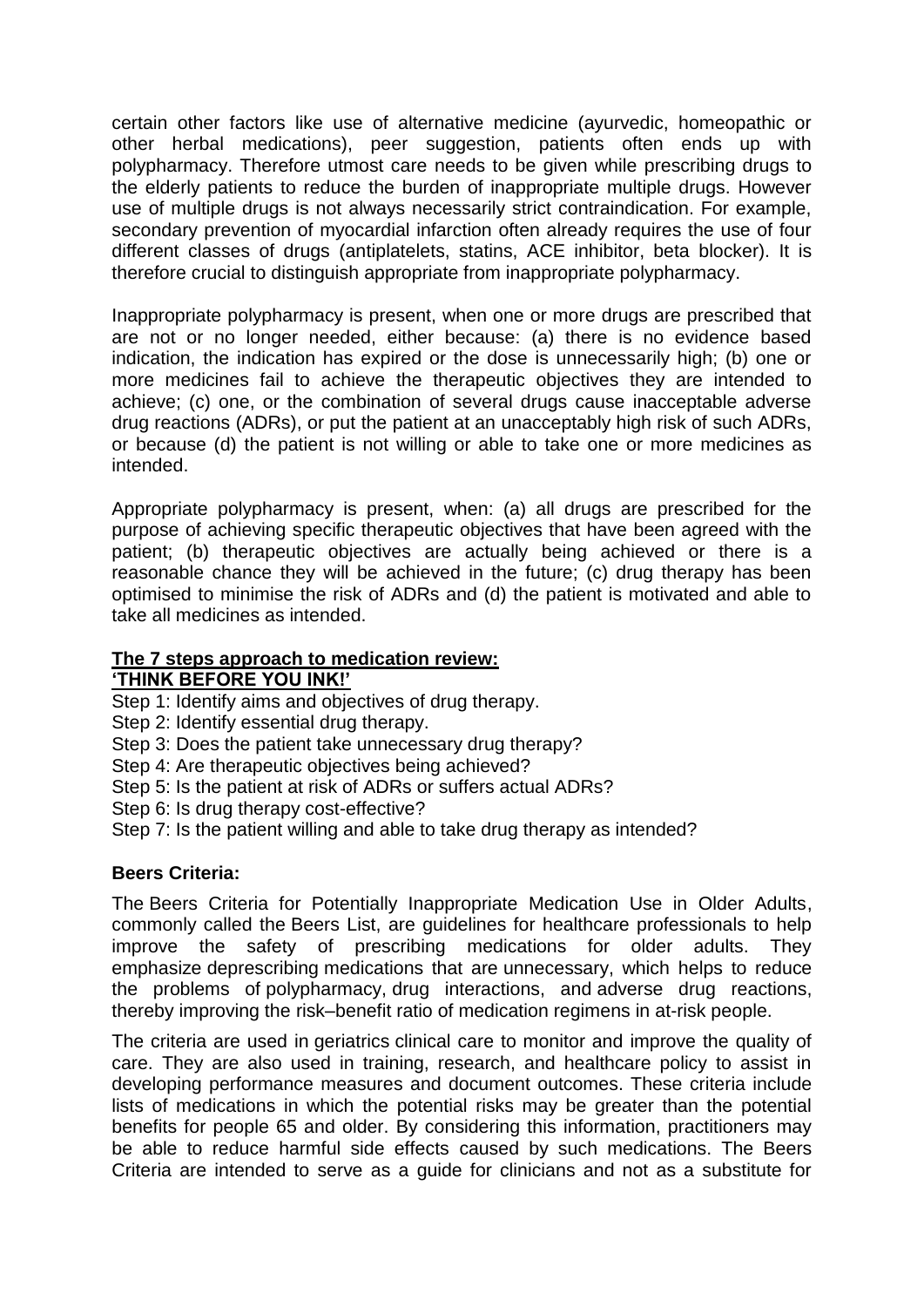professional judgment in prescribing decisions. The criteria may be used in conjunction with other information to guide clinicians about safe prescribing in older adults.

# **Key messages**

### **Guidelines for prescribing medication for older patients:**

- 1. Minimize the number of drug prescribe.
- 2. Ensure that for every drug taken there is an indication.
- 3. Assess patient's comorbidity and ability to comply with directions.
- 4. "Old drug for old people" it is safer to use drugs that have been time tested.
- 5. "Start low and go slow" (titrate therapy ).
- 6. Use drugs with less frequent dosing (OD or BID dose is preferable).
- 7. Keep in mind possible drug interactions including over the counter preparations.
- 8. Check for adverse drug events.
- 9. Clear instructions about how to administer the drug should be given.
- 10.Review regularly and evaluate the need for each of the drug that the patient is taking and educate the patient or family to report the medication related problem.
- 11.Clinicians must be alert to the use of herbal and dietary supplements by older patients, who may not volunteer this information and are prone to drug-drug interactions related to these supplements.

# **Strategies for Reducing Polypharmacy:**

- 1. Determine the presenting problem "Can This Be Caused by a Drug?"
- 2. Determine Which Drugs Are Still Providing Benefit
- 3. Prioritize Drugs for Tapering and Stopping, Develop a Plan, Coordinate and Communicate with Prescriber and Patient
- 4. Simplify to Reduce Pill Burden

### **Further reading**

- 1. Davidsons Principles and Practice of Medicine, 22<sup>nd</sup> Edition
- 2. Harrisons Principles of Internal Medicine, 19th Edition

# **Case scenario**

### **CASE 1**

- Mr. X is an 83 year old man with a history of benign prostatic hypertrophy (BPH) and hypertension. He recently started taking the antihistamine diphenhydramine (Benadryl) over the counter for a viral respiratory infection and now presents to the ED because he is unable to urinate.
- Mr. X is diagnosed with acute urinary retention due to BPH. A Foley catheter is placed and 1200 cc of urine is drained. The physician prescribes terazosin, a peripherally acting α1-adrenergic antagonist, to help with his urinary retention. The catheter is left in place, and he is discharged home with instructions to follow up with his primary care physician later that week.
- Two days later, Mr. X falls while getting out of bed and returns to the ED for evaluation of hip pain. He complains of feeling light-headed when standing up